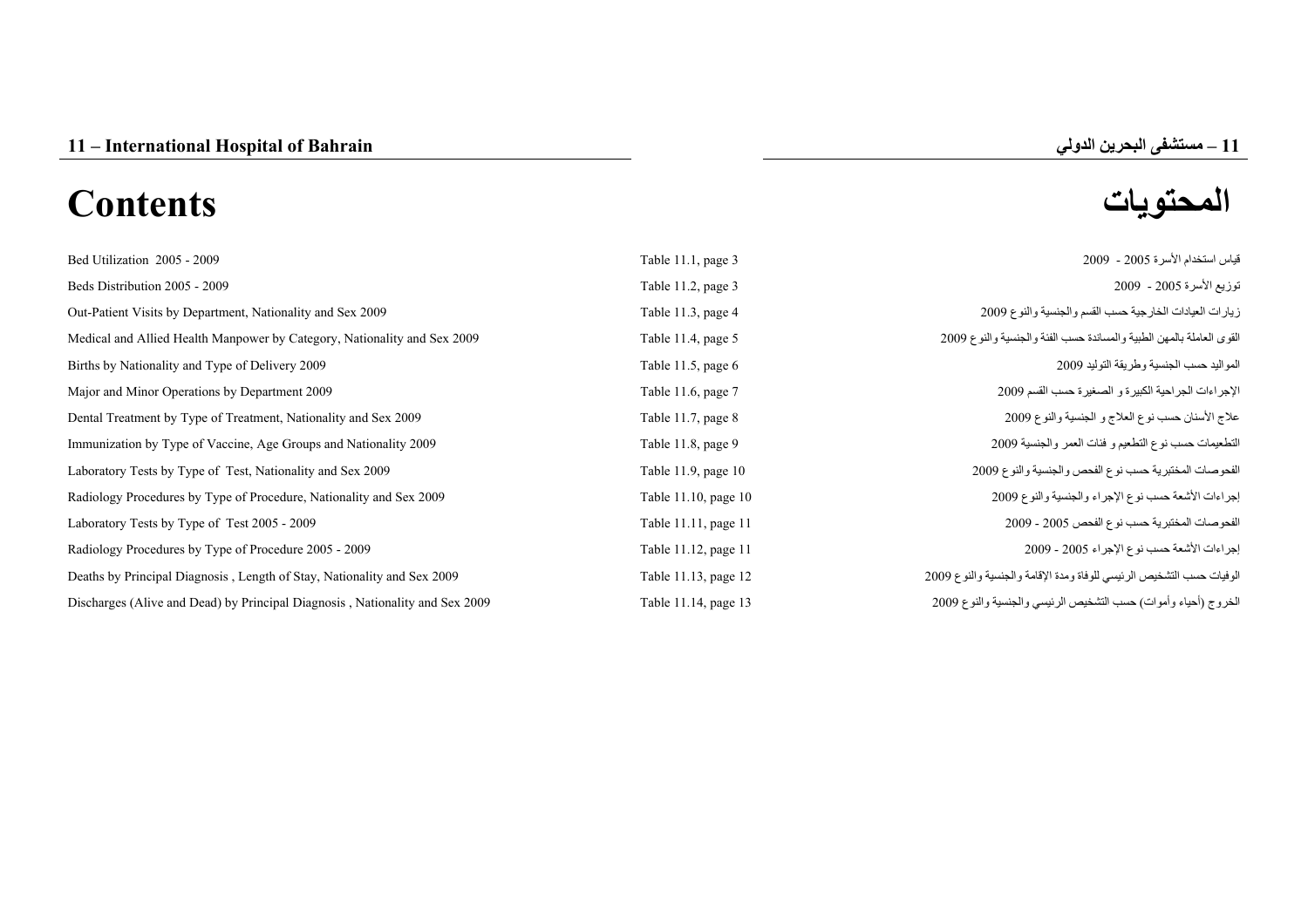<span id="page-1-0"></span>

| <b>Description</b>      | 2009   | 2008   | 2007   | 2006   | 2005   | البيان                  |
|-------------------------|--------|--------|--------|--------|--------|-------------------------|
| Total admissions        | 3,295  | 4,331  | 3,924  | 3,589  | 3,606  | إجمالي الدخول           |
| Total discharges        | 3,322  | 4,318  | 3,919  | 3,582  | 3,596  | إجمالي الخروج           |
| Number of beds          | 61     | 61     | 57     | 57     | 57     | عدد الأسرة              |
| Bed days available      | 22,265 | 22,326 | 20,805 | 20,805 | 20,805 | أيام الأسرة             |
| Patient days-overnight  | 6,979  | 9,411  | 7,598  | 6,812  | 7,102  | أيام المرضى             |
| Patients days < 1 day   | 1,501  | 2,005  | 1,849  | 1,745  | 1,768  | أيام المرضىي أقل من يوم |
| Total patients days     | 8,480  | 11,416 | 9,447  | 8,557  | 8,870  | جملة أيام المرضى        |
| Bed occupancy rate      | 38.1   | 51.1   | 45.4   | 41.1   | 42.6   | معدل أشغال السرير       |
| Turnover rate           | 54.5   | 70.8   | 68.8   | 62.8   | 63.1   | معدل دور ان السر بر     |
| Turnover interval       | 4.1    | 2.5    | 2.9    | 3.4    | 3.3    | فترة فراغ السرير        |
| Average daily admission | 9.0    | 11.8   | 10.8   | 9.8    | 9.9    | متوسط الدخول اليومي     |
| Average daily discharge | 9.1    | 11.8   | 10.7   | 9.8    | 9.9    | متوسط الخروج اليومي     |
| Average length of stay  | 2.6    | 2.6    | 2.4    | 2.4    | 2.5    | متوسط مدة الأقامة       |

# **جدول 11.1 Table قياس استخدام الأسرة 2005 - 2009 Bed Utilization 2005 - 2009**

#### **توزيع الأسرة 2005 - 2009 Beds Distribution 2005 - 2009 جدول 11.2 Table**

| <b>Service</b>                   | 2009            | 2008 | 2007      | 2006      | 2005      | الخدمة                                  |
|----------------------------------|-----------------|------|-----------|-----------|-----------|-----------------------------------------|
| Day Case Unit                    |                 |      | <b>NA</b> | <b>NA</b> | <b>NA</b> | وحدة الإقامة القصيرة                    |
| Private Ward (VIP)               |                 |      | 2         | 2         |           | الجناح الخاص                            |
| Intensive Care Unit              |                 |      | 4         | 4         |           | وحدة العناية القصوى                     |
| Medical / Surgical               | 29              | 29   | 29        | 29        | 29        | الباطنية / الجراحة                      |
| Obstetrics / Gynecology          | 22              | 22   | 22        | 22        | 22        | أمراض النساء والولادة                   |
| <b>Total</b>                     | 61              | 61   | 57        | 57        | 57        | الحملة                                  |
| Special Care Baby Unit / Nursery | 12 <sub>1</sub> | 12   | 12        | 12        | 12        | وحدة العناية الخاصة بالمواليد / الحضانة |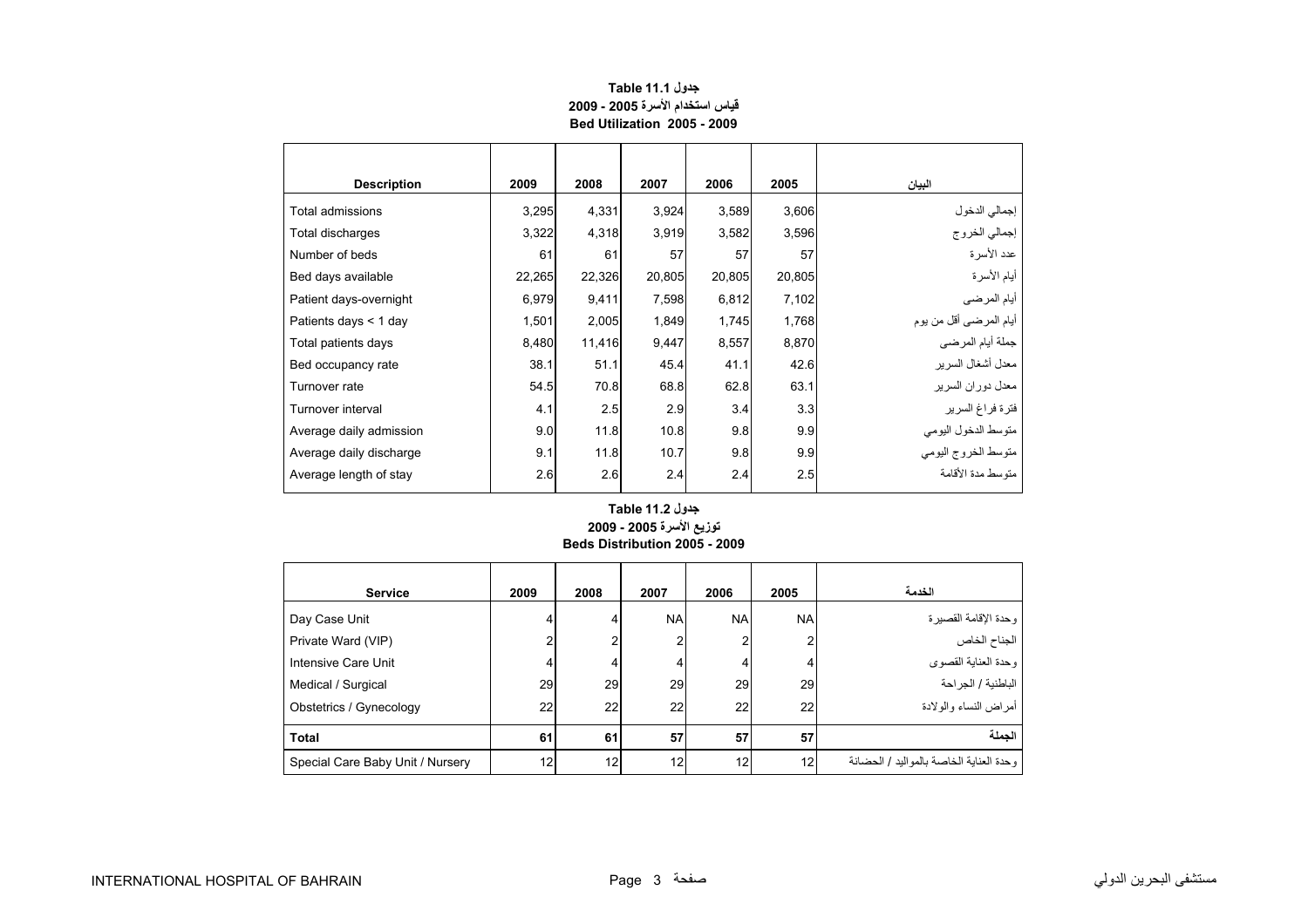<span id="page-2-0"></span>

|                             | <b>Total</b> |                | الجملة      | Non-Bahraini |               | غیر بحرین <i>ی</i> | <b>Bahraini</b> |        | بحريني      |                                               |
|-----------------------------|--------------|----------------|-------------|--------------|---------------|--------------------|-----------------|--------|-------------|-----------------------------------------------|
|                             |              |                |             |              |               |                    |                 |        |             |                                               |
|                             | الجملة       | أننى           | ذكر         | الجملة       | أننى          | ذكر                | الجملة          | أنشى   | ذكر         |                                               |
| <b>Department</b>           | <b>Total</b> | Female         | <b>Male</b> | <b>Total</b> | <b>Female</b> | <b>Male</b>        | <b>Total</b>    | Female | <b>Male</b> | القسم                                         |
| A & E Clinic                | 6,715        | 3,398          | 3,317       | 2,444        | 1,134         | 1,310              | 4,271           | 2,264  | 2,007       | عيادة الطوارئ                                 |
| Geriatrics                  | 4,049        | 1,838          | 2,211       | 2,421        | 1,013         | 1,408              | 1,628           | 825    | 803         | رعاية المسنين                                 |
| Dental                      | 3,996        | 1.887          | 2.109       | 2.041        | 851           | 1.190              | 1.955           | 1,036  | 919         | الأسنان                                       |
| Medical                     | 2,841        | 1,378          | 1,463       | 1,505        | 657           | 848                | 1,336           | 721    | 615         | الأمراض الباطنية                              |
| Nophrology                  | 1,666        | 800            | 866         | 545          | 166           | 379                | 1,121           | 634    | 487         | أمراض الكلي                                   |
| Obstetrics & Gynecology     | 8,012        | 8,012          | <b>NA</b>   | 2,489        | 2,489         | <b>NA</b>          | 5,523           | 5,523  | <b>NA</b>   | أمراض النساء والولادة                         |
| Paediatrics                 | 15,201       | 7.013          | 8.188       | 5.990        | 2.741         | 3,249              | 9,211           | 4,272  | 4.939       | أمراض الأطفال                                 |
| Surgical                    | 3,570        | 1.601          | 1,969       | 1,419        | 515           | 904                | 2,151           | 1,086  | 1,065       | الجراحة                                       |
| Orthodontics                | 802          | 605            | 197         | 320          | 217           | 103                | 482             | 388    | 94          | تقويم الأسنان                                 |
| Orthopedics                 | 6,396        | 3.068          | 3,328       | 2,410        | 1,061         | 1,349              | 3,986           | 2,007  | 1,979       | العظام والكسور                                |
| Ear, Nose & Throat          | 5,562        | 2,575          | 2,987       | 2,238        | 973           | 1,265              | 3,324           | 1,602  | 1,722       | أنف وأذن وحنجرة                               |
| Dermatology                 | 2,766        | 1,389          | 1,377       | 1,226        | 569           | 657                | 1,540           | 820    | 720         | الأمراض الجلدية                               |
| Psychiatric                 | 1,956        | 996            | 960         | 697          | 421           | 276                | 1,259           | 575    | 684         | الطب النفسي                                   |
| Ophthalmology               | 3,087        | 1,608          | 1,479       | 1,337        | 659           | 678                | 1,750           | 949    | 801         | العيون                                        |
| Neurology                   | 16           | $\overline{7}$ | 9           | 8            | 4             | $\overline{4}$     | 8               | 3      | 5           | أمراض الجهاز العصبي                           |
| <b>Plastic Surgery</b>      | 385          | 283            | 102         | 184          | 132           | 52                 | 201             | 151    | 50          | جراحة التجميل                                 |
| Cardiology                  | 2,206        | 882            | 1,324       | 1,090        | 344           | 746                | 1,116           | 538    | 578         | أمراض القلب                                   |
| Gastroenterology            | 1,865        | 939            | 926         | 707          | 321           | 386                | 1,158           | 618    | 540         | أمراض الجهاز الهضمي                           |
| Neurosurgery                | 1,739        | 895            | 844         | 732          | 364           | 368                | 1,007           | 531    | 476         | جراحة الأمراض العصبية                         |
| Rheumatology                | 1,454        | 889            | 565         | 640          | 312           | 328                | 814             | 577    | 237         | الأمراض الرئوية (الروماتيزم)                  |
| Respiratory (Pulmonology)   | 858          | 436            | 422         | 368          | 180           | 188                | 490             | 256    | 234         | أمراض الجهاز التنفسي                          |
| Diabetology & Endocrinology | 1,374        | 850            | 524         | 606          | 347           | 259                | 768             | 503    | 265         | أمراض الغدد الصماء والتغدية والتمثيل الغذائبي |
| Urology                     | 2,339        | 518            | 1,821       | 995          | 204           | 791                | 1,344           | 314    | 1,030       | أمراض المسالك البولية                         |
| <b>Total</b>                | 78,855       | 41,867         | 36,988      | 32,412       | 15,674        | 16,738             | 46,443          | 26,193 | 20,250      | الجملة                                        |

#### **جدول 11.3 Table زيارات العيادات الخارجية حسب القسم والجنسية والنوع <sup>2009</sup> Out-Patient Visits by Department, Nationality and Sex 2009**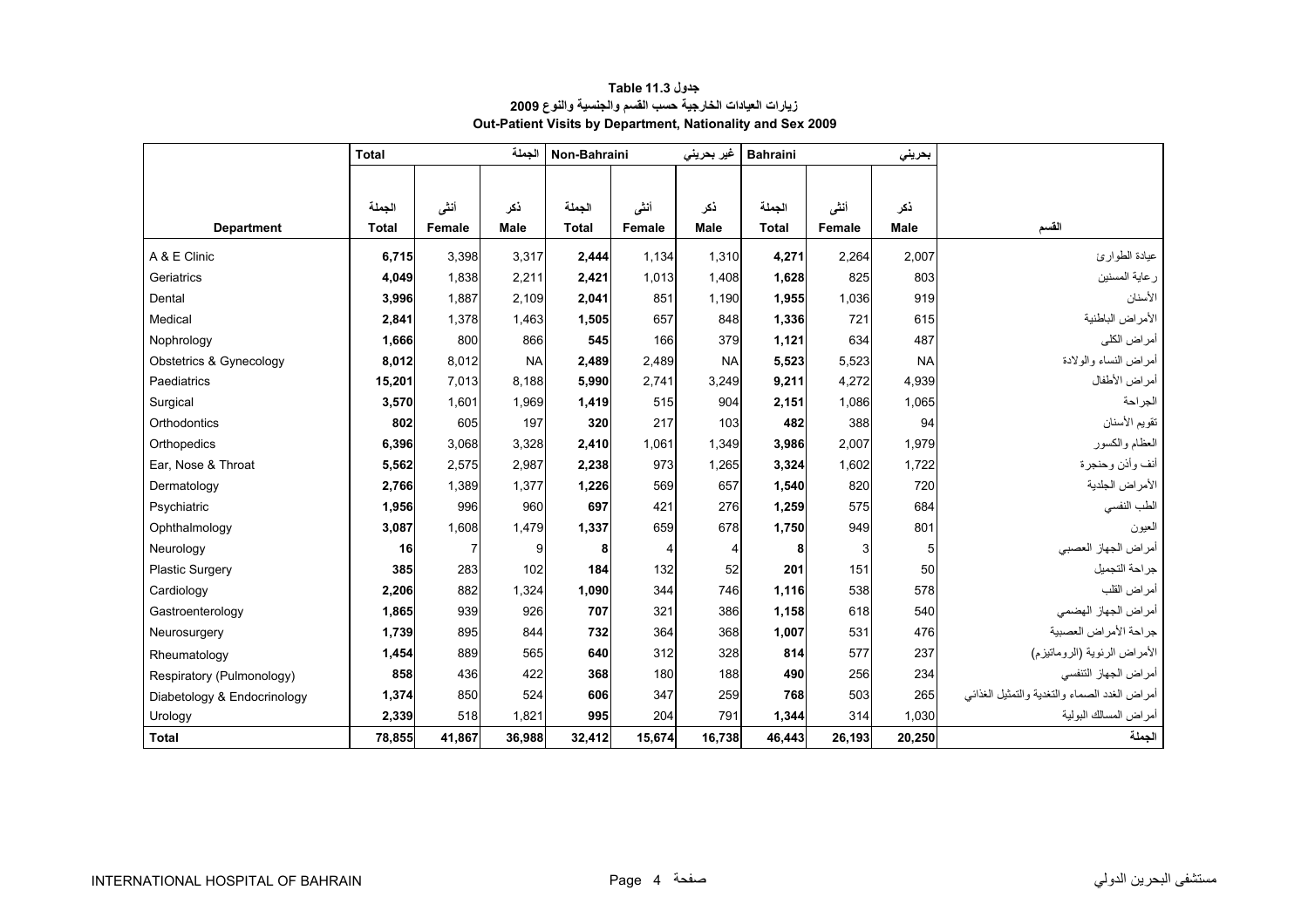<span id="page-3-0"></span>

|                                                         | <b>Total</b> |                |      | Non-Bahraini الجملة |        | Bahraini   غير بحرين <i>ي</i> |              |        | بحريني |                             |
|---------------------------------------------------------|--------------|----------------|------|---------------------|--------|-------------------------------|--------------|--------|--------|-----------------------------|
|                                                         | الجملة       | أنشى           | ذكر  | الجملة              | أننى   | ذكر                           | الجملة       | أنشى   | ذكر    |                             |
| Category                                                | <b>Total</b> | Female         | Male | <b>Total</b>        | Female | Male                          | <b>Total</b> | Female | Male   | الفئة                       |
| Physicians                                              | 80           | 18             | 62   | 76                  | 16     | 60                            |              |        |        | الأطباء                     |
| Dentists                                                |              | $\overline{2}$ |      |                     |        |                               |              |        |        | أطباء الأسنان               |
| Pharmacists & Technicians                               | 11           | 5              |      | 11                  | 5      |                               |              |        |        | الصيادلة وفنيو صيدلة        |
| Nurses *                                                | 62           | 58             |      | 62                  | 58     |                               |              |        |        | الممر ضات *                 |
| <b>Practical Nurses</b>                                 |              |                |      |                     |        |                               |              |        |        | الممرضين العمليين           |
| Dental Hygienists & Technicians                         |              |                |      |                     |        |                               |              |        |        | فنيو صحة الفم والأسنان      |
| Laboratory Technologists & Technicians                  | 10           | 3              |      | 10 <sup>1</sup>     |        |                               |              |        |        | محللو وفنيو مختبر           |
| Radiographers & Technicians                             |              |                |      |                     |        |                               |              |        |        | مصورو وفنيو أشعة            |
| Physiotherapists, Occupational Therapists & Technicians |              | 3              |      |                     |        |                               |              |        |        | فنيو علاج طبيعي وتأهيل مهني |
| Anaesthesia Technician                                  |              |                |      |                     |        |                               |              |        |        | فنيو التخدير                |
| Electro Encephalograph                                  |              |                |      |                     |        |                               |              |        |        | فنيو تخطيط الدماغ و الأعصاب |
| <b>Optical Technician</b>                               |              |                |      |                     |        |                               |              |        |        | فنيو فحص العيون             |

#### **جدول 11.4 Table القوى العاملة بالمهن الطبية والمساندة حسب الفئة <sup>و</sup> الجنسية <sup>و</sup> النوع <sup>2009</sup> Medical and Allied Health Manpower by Category, Nationality and Sex 2009**

\* Nurses excluding practical nurses and other grades below staff nurse . . الأقل والفئات العمليين الممرضين يشمل لا العدد : الممرضات\*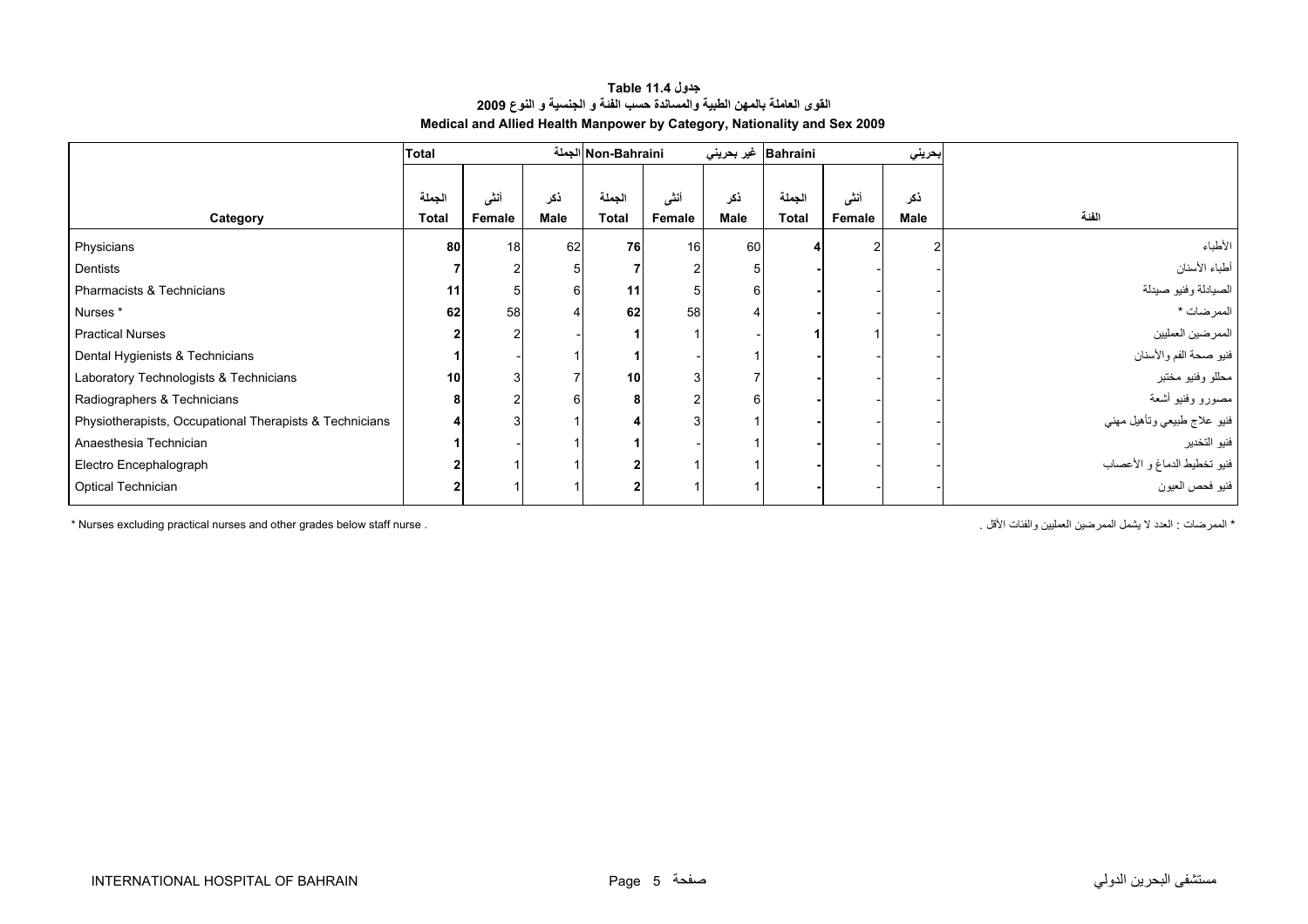# **جدول 11.5 Table المواليد حسب الجنسية وطريقة التوليد <sup>2009</sup> Births by Nationality and Type of Delivery 2009**

<span id="page-4-0"></span>

|                           |               |               |                   | <b>Live Births</b>   |               |                      |        |                         |
|---------------------------|---------------|---------------|-------------------|----------------------|---------------|----------------------|--------|-------------------------|
| <b>Births</b>             | جملة          | المواليد      | جملة المواليد     | Premature            | الخدج         | <b>Full Term</b>     | مكتمل  | المواليد                |
|                           | المواليد      | الموتى        | الأحياء           | مشوه                 | سليم          | مشوه                 | سليم   |                         |
| Nationality / type        | <b>Total</b>  | <b>Still</b>  | <b>Total Live</b> | Congenital           | <b>Normal</b> | Congenital           | Normal | الجنسية / طريقة التوليد |
| of delivery               | <b>Births</b> | <b>Births</b> | <b>Births</b>     | <b>Abnormalities</b> |               | <b>Abnormalities</b> |        |                         |
| <b>Bahraini</b>           |               |               |                   |                      |               |                      |        | بحريني                  |
| Normal Delivery           |               |               |                   |                      |               |                      |        | ولادة طبيعية            |
| Vertex                    | 167           |               | 166               |                      |               | 1                    |        | رأسي 165                |
| <b>Breech</b>             |               |               |                   |                      |               |                      |        | مقعدة ا                 |
| <b>Assisted Delivery</b>  |               |               |                   |                      |               |                      |        | ولادة بالمساعدة         |
| Vacuum                    |               |               |                   |                      |               |                      |        | شفط .                   |
| Forceps                   |               |               |                   |                      |               |                      |        | جفت                     |
| Caesarian section         | 101           |               | 101               |                      | 8             |                      |        | قيصرية 92               |
| <b>Total Bahraini</b>     | 268           | 1             | 267               |                      | 8             | 1                    | 257    | الجملة بحرين <i>ي</i>   |
| Non-Bahraini              |               |               |                   |                      |               |                      |        | غير بحرين <i>ي</i>      |
| Normal Delivery           |               |               |                   |                      |               |                      |        | ولادة طبيعية            |
| Vertex                    | 29            |               | 29                |                      |               |                      |        | رأسي 29                 |
| <b>Breech</b>             |               |               |                   |                      |               |                      |        | مقعدة ا-                |
| <b>Assisted Delivery</b>  |               |               |                   |                      |               |                      |        | و لادة بالمساعدة        |
| Vacuum                    |               |               |                   |                      |               |                      |        | شفط                     |
| Forceps                   |               |               |                   |                      |               |                      |        | جفت                     |
| Caesarian section         | 30            |               | 30                |                      | 5             |                      |        | قيصرية 25               |
| <b>Total Non-Bahraini</b> | 59            |               | 59                |                      | 5             |                      | 54     | الجملة غير بحريني       |
| <b>Grand Total</b>        | 327           | 1             | 326               |                      | 13            |                      | 311    | الجملة الكلية           |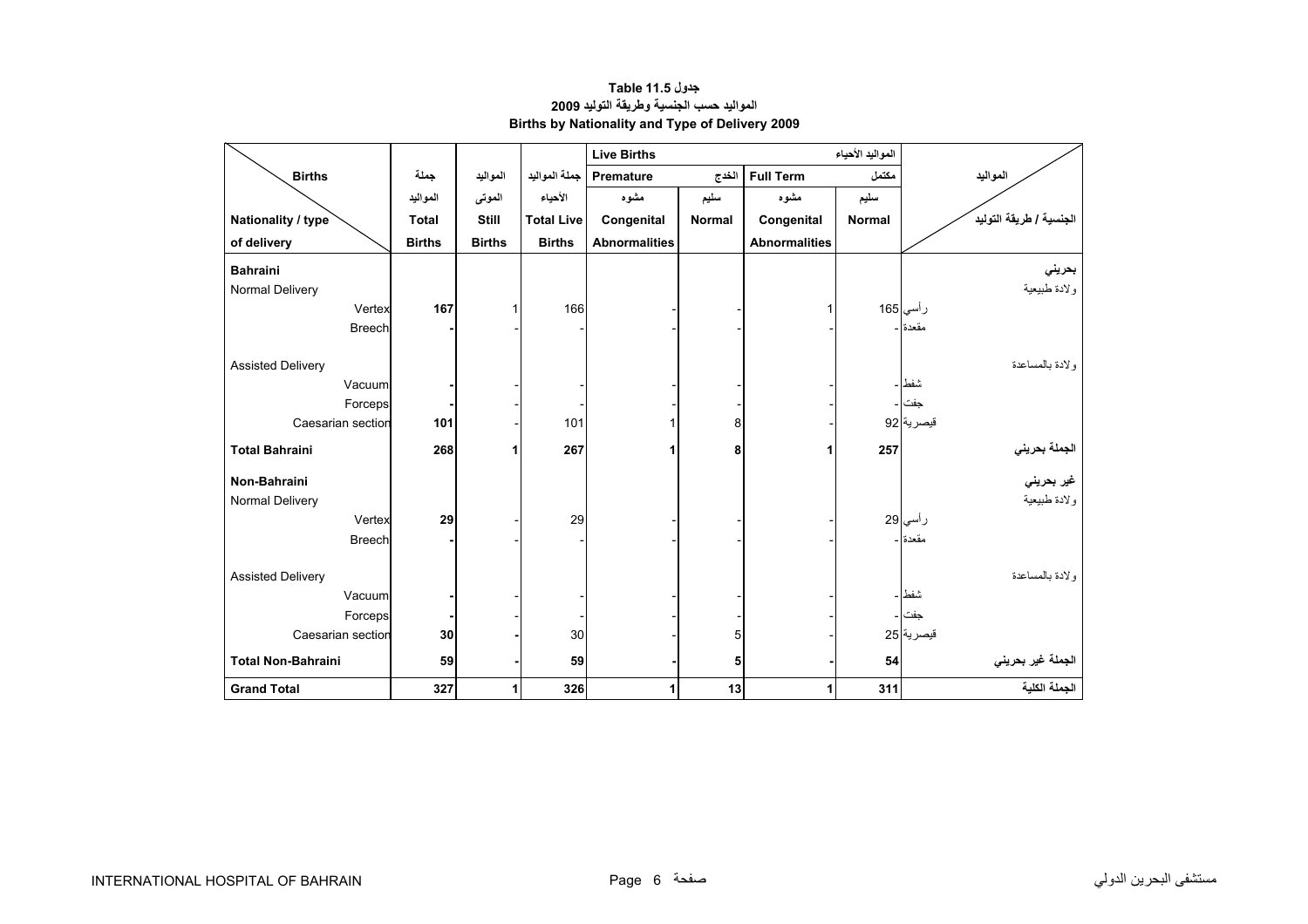#### **جدول 11.6 Table الإجراءات الجراحية الكبيرة <sup>و</sup> الصغيرة حسب القسم <sup>2009</sup> Major and Minor Operations by Department 2009**

<span id="page-5-0"></span>

|                        | <b>Procedure Type</b> |              | نوع الإجراء |                       |
|------------------------|-----------------------|--------------|-------------|-----------------------|
|                        | الجملة                | صغيرة        | كبيرة       |                       |
| <b>Department</b>      | <b>Total</b>          | <b>Minor</b> | Major       | القسم                 |
| <b>General Surgery</b> | 285                   | 237          | 48          | الجز احة العامة       |
| Orthopedics & Fracture | 115                   | 60           | 55          | العظام                |
| Urology                | 175                   | 161          | 14          | أمراض المسالك البولية |
| <b>Plastic Surgery</b> | 48                    | 25           | 23          | جراحة التجميل         |
| Paediatrics            |                       |              |             | أمراض الأطفال         |
| Ear, Nose & Throat     | 137                   | 84           | 53          | أنف وأذن وحنجرة       |
| Opthalmology           | 101                   | 26           | 75          | أمراض العيون          |
| Gynecology             | 220                   | 77           | 143         | أمراض النساء          |
| <b>Obstetrics</b>      | 125                   |              | 125         | الو لادة              |
| Dental                 |                       |              |             | الأسنان               |
| Endoscopies            | 125                   | 125          |             | المناظير              |
| <b>Total</b>           | 1,331                 | 795          | 536         | الجملة                |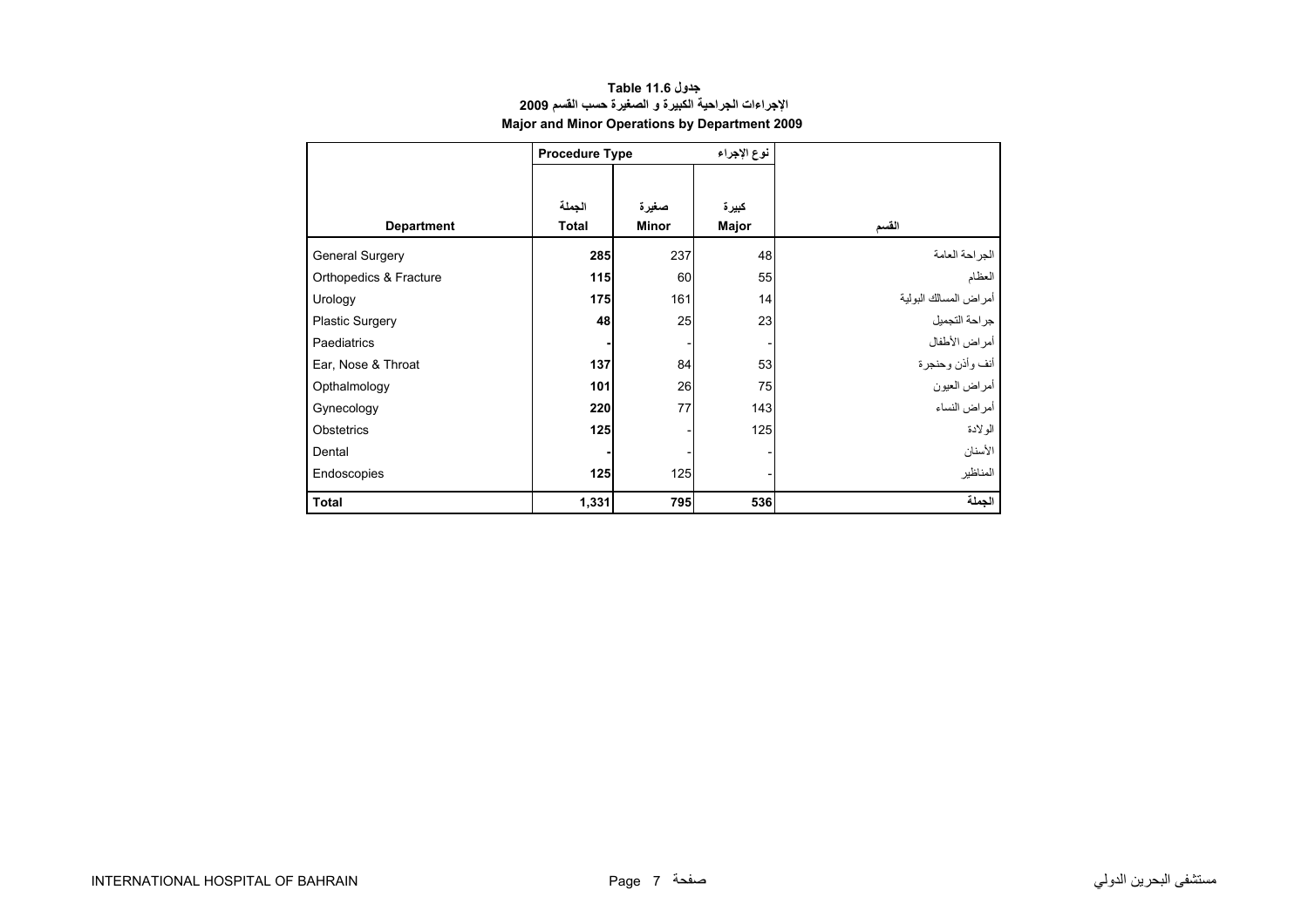<span id="page-6-0"></span>

|                          | <b>Total</b> |        | الجملة          | Non-Bahraini |               | غیر بحرینی  | <b>Bahraini</b> |        | بحريني |                |
|--------------------------|--------------|--------|-----------------|--------------|---------------|-------------|-----------------|--------|--------|----------------|
|                          |              |        |                 |              |               |             |                 |        |        |                |
|                          | الجملة       | أننس   | ذكر             | الجملة       | أنشى          | ذكر         | الجملة          | أنشى   | ذكر    |                |
| <b>Type of Treatment</b> | Total        | Female | <b>Male</b>     | <b>Total</b> | <b>Female</b> | <b>Male</b> | <b>Total</b>    | Female | Male   | نوع العلاج     |
| General treatment        | 1,792        | 878    | 914             | 882          | 380           | 502         | 910             | 498    | 412    | العلاج العام   |
| Gum treatment            | 21           | 11     | 10              | 13           | 8             | 5           | 8               |        | 5      | علاج اللثة     |
| Nerve                    | 208          | 110    | 98              | 107          | 50            | 57          | 101             | 60     | 41     | علاج الأعصاب   |
| Surgical treatment       | 108          | 51     | 57              | 62           | 27            | 35          | 46              | 24     | 22     | العلاج الجراحي |
| Filling                  | 1,007        | 479    | 528             | 476          | 210           | 266         | 531             | 269    | 262    | الحشو          |
| Extraction               | 252          | 121    | 131             | 135          | 61            | 74          | 117             | 60     | 57     | الخلع          |
| Denture                  | 32           | 19     | 13 <sub>1</sub> | 18           | 12            | 6           | 14              |        |        | التركيب        |
| Orthodontics             | 646          | 505    | 141             | 256          | 173           | 83          | 390             | 332    | 58     | تقويم الأسنان  |
| <b>Total</b>             | 4,066        | 2,174  | 1,892           | 1,949        | 921           | 1,028       | 2,117           | 1,253  | 864    | الجملة         |

# **جدول 11.7 Table علاج الأسنان حسب نوع العلاج <sup>و</sup> الجنسية <sup>و</sup> النوع <sup>2009</sup> Dental Treatment by Type of Treatment, Nationality and Sex 2009**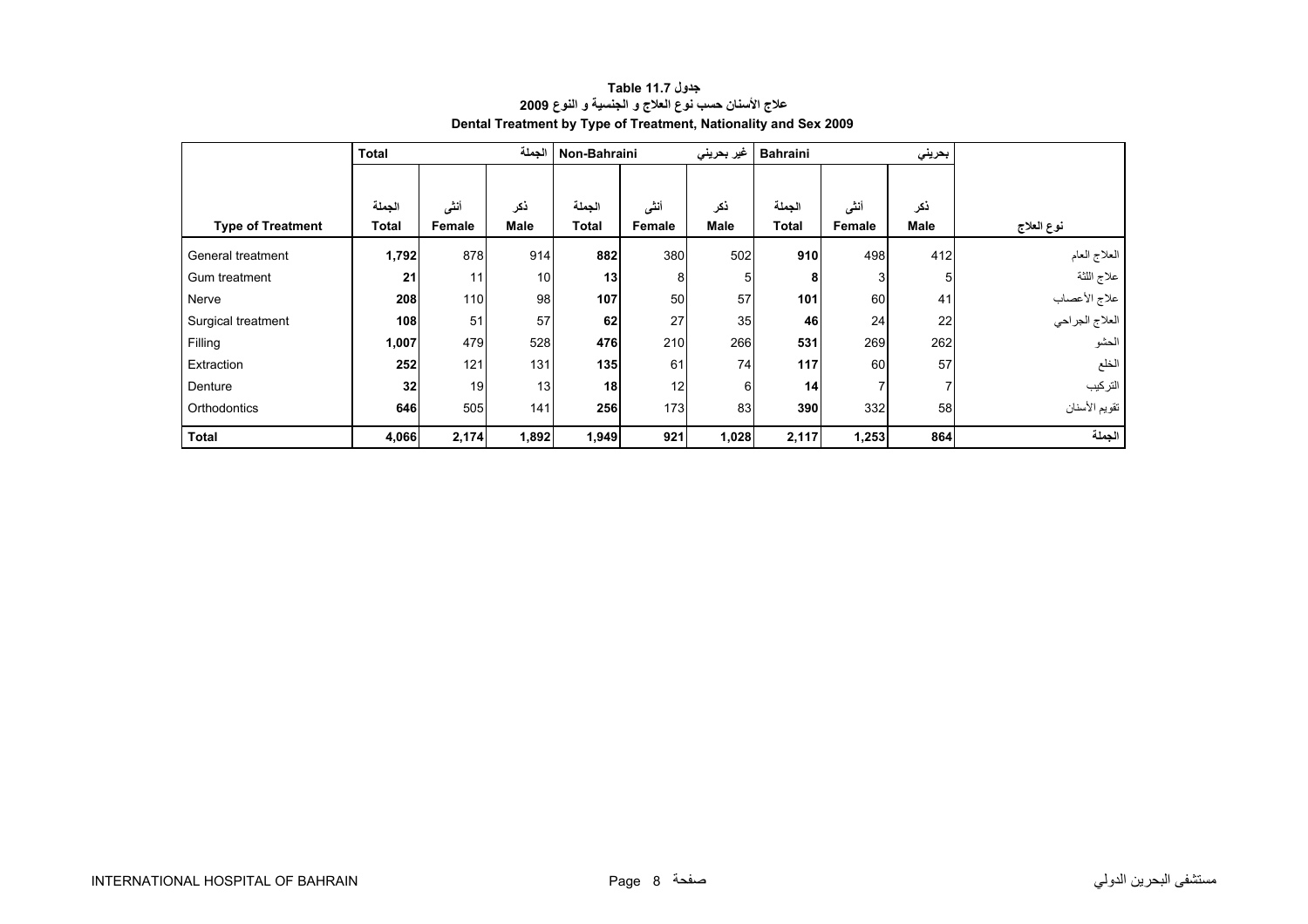<span id="page-7-0"></span>

|              | الجملة          |                 |              | من سنتين الى خمس سنوات |                 |              | من سنة الى سنتين |          | أقل من سنة   |                 |           |                            |                                      |
|--------------|-----------------|-----------------|--------------|------------------------|-----------------|--------------|------------------|----------|--------------|-----------------|-----------|----------------------------|--------------------------------------|
|              | <b>Total</b>    |                 |              | $2 - 5$ years          |                 |              | $1 - 2$ years    |          |              | Below 1 year    |           |                            |                                      |
|              |                 |                 |              |                        |                 |              |                  |          |              |                 |           |                            |                                      |
| الجملة       | غير بحريني      | بحريني          | الجملة       | غير بحريني             | بحريني          | الجملة       | غير بحريني       | بحريني   | الجملة       | غير بحريني      | بحريني    |                            | نوع التطعيم                          |
|              | Non-            |                 |              | Non-                   |                 |              | Non-             |          |              | Non-            |           |                            | Type of vaccine                      |
| <b>Total</b> | <b>Bahraini</b> | <b>Bahraini</b> | <b>Total</b> | <b>Bahraini</b>        | <b>Bahraini</b> | <b>Total</b> | <b>Bahraini</b>  | Bahraini | <b>Total</b> | <b>Bahraini</b> | Bahraini  |                            |                                      |
|              |                 |                 |              |                        |                 |              |                  |          |              |                 |           | <b>Hepatitis B/DPT/HIB</b> | التهاب الكبد الوبائي (ب) /           |
|              |                 |                 |              |                        |                 |              |                  |          |              |                 |           |                            | التطعيم الثلاثي/هيموفلز انفلونزا (ب) |
| 139          | 56              | 83              |              |                        |                 |              |                  |          | 139          | 56              | 83        | Dose 1                     | جرعة أولىي                           |
| 131          | 57              | 74              |              |                        |                 |              |                  |          | 131          | 57              | 74        | Dose 2                     | جرعة ثانية                           |
| 132          | 55              | 77              |              |                        |                 |              |                  |          | 132          | 55              | 77        | Dose 3                     | جرعة ثالثة                           |
| 149          | 71              | 78              |              |                        |                 | 149          | 71               | 78       |              |                 |           | Booster 1 dose             | جرعة منشطة أوليي                     |
| 90           | 53              | 37              | 90           | 53                     | 37              |              |                  |          |              |                 |           | Booster 2 dose             | جرعة منشطة ثانية                     |
|              |                 |                 |              |                        |                 |              |                  |          |              |                 |           | Poliomyelitis              | شلل الأطفال                          |
| 137          | 54              | 83              |              |                        |                 |              |                  |          | 137          | 54              | 83        | Dose 1                     | جرعة أولىي                           |
| 133          | 59              | 74              |              |                        |                 |              |                  |          | 133          | 59              | 74        | Dose 2                     | جرعة ثانية                           |
| 137          | 56              | 81              |              |                        |                 |              |                  |          | 137          | 56              | 81        | Dose 3                     | جرعة ثالثة                           |
| 151          | 72              | 79              |              |                        |                 | 151          | 72               | 79       |              |                 |           | Booster 1 dose             | جرعة منشطة أولى                      |
| 89           | 49              | 40              | 89           | 49                     | 40              |              |                  |          |              |                 |           | Booster 2 dose             | جر عة منشطة ثانية                    |
|              |                 |                 |              |                        |                 |              |                  |          |              |                 |           |                            |                                      |
|              |                 |                 |              |                        |                 |              |                  |          |              |                 |           | Mumps, Measles, Rubella    | الحصبة والحصبة الألمانية وأبو كعب    |
| 142          | 52              | 90              |              |                        |                 |              |                  |          | 142          | 52              | 90l       | Dose 1                     | جرعة أولىي                           |
| 121          | 58              | 63              | 121          | 58                     | 63              |              |                  |          | <b>NA</b>    | <b>NA</b>       | <b>NA</b> | Dose 2                     | جرعة ثانية                           |

# **جدول 11.8 Table التطعيمات حسب نوع التطعيم وفئات العمر والجنسية <sup>2009</sup> Immunization by Type of Vaccine, Age Groups and Nationality 2009**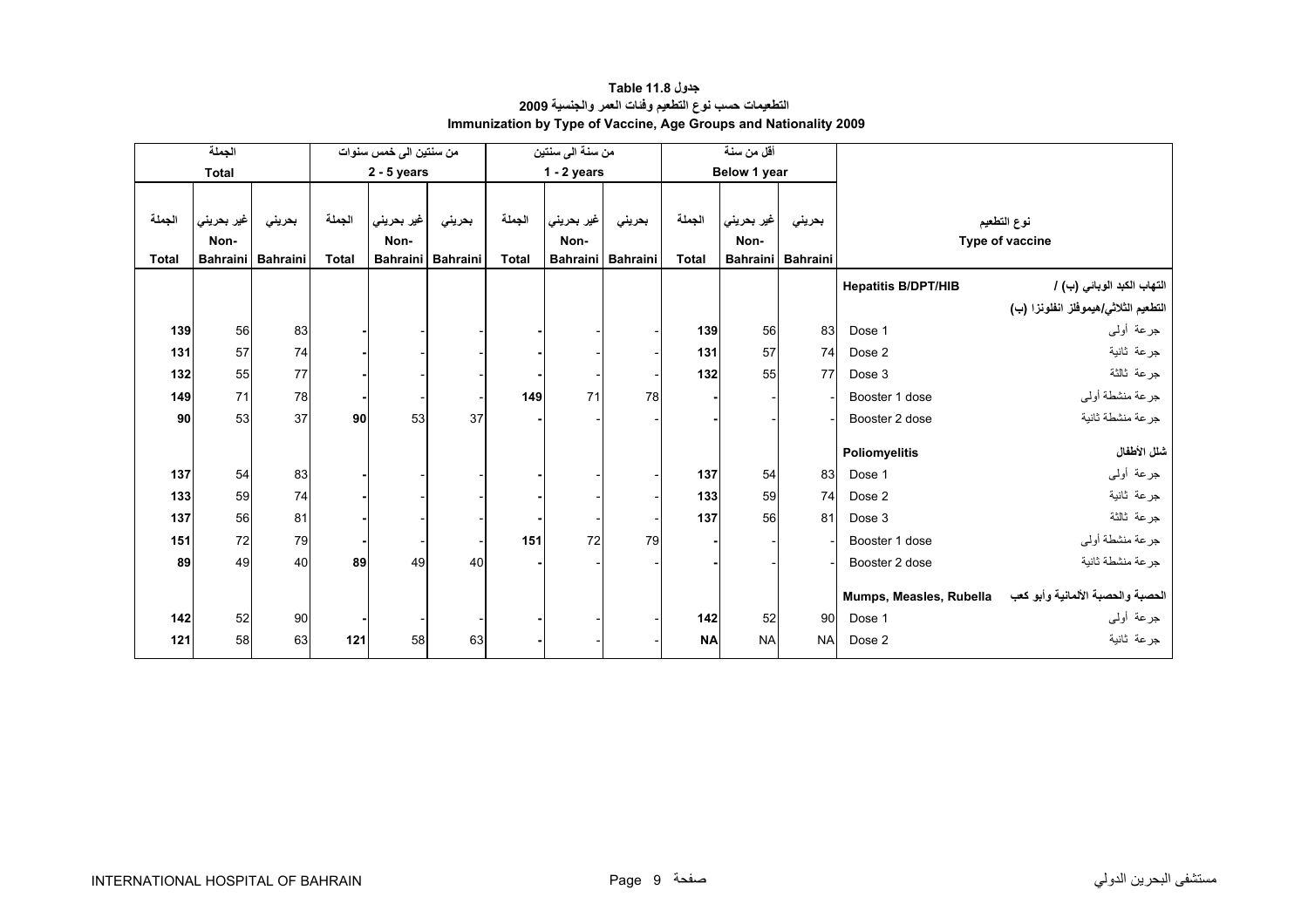<span id="page-8-0"></span>

|                                         | <b>Total</b> |        |        | Non-Bahraini الجملة |        |        | Bahraini غير بحريني |        | بحرينى      |                                         |
|-----------------------------------------|--------------|--------|--------|---------------------|--------|--------|---------------------|--------|-------------|-----------------------------------------|
|                                         |              |        |        |                     |        |        |                     |        |             |                                         |
|                                         | الحملة       | أنشى   | نكر    | الجملة              | أنشى   | ذكر    | الجملة              | أنشى   | ذكر         |                                         |
| <b>Type of Test</b>                     | <b>Total</b> | Female | Male   | Total               | Female | Male   | <b>Total</b>        | Female | <b>Male</b> | نوع الفحص                               |
| Clinical chemistry of blood             | 31,572       | 17,106 | 14,466 | 12,957              | 5,907  | 7,050  | 18,615              | 11.199 | 7,416       | فحص الدم الكيميائي                      |
| Clinical chemistry of other body fluids | 672          | 290    | 382    | 333                 | 122    | 211    | 339                 | 168    | 171         | الفحوصات الكيميائية لسوائل الجسم الأخرى |
| Chemical function tests                 | 5,121        | 2,799  | 2,322  | 2,142               | 1,051  | 1,091  | 2,979               | 1,748  | 1,231       | الفحوصات الكيميائية الوظيفية            |
| Endocrine function tests & enzymes      | 5,589        | 3,834  | 1,755  | 2,238               | 1,442  | 796    | 3,351               | 2,392  | 959         | فحو صات الغدد الصماء و الأنز يمات       |
| Microbiology                            | 6,333        | 4,127  | 2,206  | 2,491               | 1,486  | 1,005  | 3,842               | 2,641  | 1,201       | الفحوصات الميكروبية                     |
| Serology & immunology                   | 10,919       | 5,818  | 5,101  | 4,612               | 2,208  | 2,404  | 6,307               | 3,610  | 2,697       | فحو صات الأمصال                         |
| Mycology & parasitology                 | 2,166        | 1,008  | 1,158  | 928                 | 408    | 520    | 1,238               | 600    | 638         | فحوصات الطفيليات                        |
| Haematology                             | 16,325       | 9,181  | 7,144  | 5,987               | 3,079  | 2,908  | 10,338              | 6,102  | 4,236       | تحاليل الدم                             |
| General pathology                       | 5,882        | 3,709  | 2,173  | 2,451               | 1,374  | 1,077  | 3,431               | 2,335  | 1,096       | فحو صبات الأنسجة المجهر ية              |
| Other laboratories tests                | 1,920        | 1,356  | 564    | 669                 | 422    | 247    | 1,251               | 934    | 317         | فحوصات أخرى                             |
| <b>Total</b>                            | 86,499       | 49,228 | 37,271 | 34,808              | 17,499 | 17,309 | 51,691              | 31,729 | 19,962      | الجملة                                  |

#### **جدول 11.9 Table الفحوصات المختبرية حسب نوع الفحص والجنسية والنوع <sup>2009</sup> Laboratory Tests by Type of Test, Nationality and Sex 2009**

# **جدول 11.10 Table**

# **إجراءات الأشعة حسب نوع الإجراء والجنسية والنوع <sup>2009</sup>**

|                                 | <b>Total</b> |        | الجملة<br>Non-Bahraini |              |        | غیر بحرینی  | <b>Bahraini</b> |        | بحرينى      |               |
|---------------------------------|--------------|--------|------------------------|--------------|--------|-------------|-----------------|--------|-------------|---------------|
|                                 |              |        |                        |              |        |             |                 |        |             |               |
|                                 | الحملة       | أنشى   | ذكر                    | الجملة       | أنثى   | ذكر         | الحملة          | أنشى   | ذكر         |               |
| <b>Type of Procedure</b>        | <b>Total</b> | Female | <b>Male</b>            | <b>Total</b> | Female | <b>Male</b> | <b>Total</b>    | Female | <b>Male</b> | نوع الإجراء   |
| Plain & general radiography     | 7,167        | 3,375  | 3,792                  | 3,306        | ,487   | 1,819       | 3,861           | 1,888  | 1,973       | تصوير عادي    |
| Radiography with contrast media | 115          | 46     | 69                     | 51           | 22     | 29          | 64              | 24     | 40          | تصوير بالصبغة |
| <b>Total</b>                    | 7,282        | 3,421  | 3,861                  | 3,357        | 1,509  | 1,848       | 3,925           | 1,912  | 2,013       | الجملة        |

**Radiology Procedures by Type of Procedure, Nationality and Sex 2009**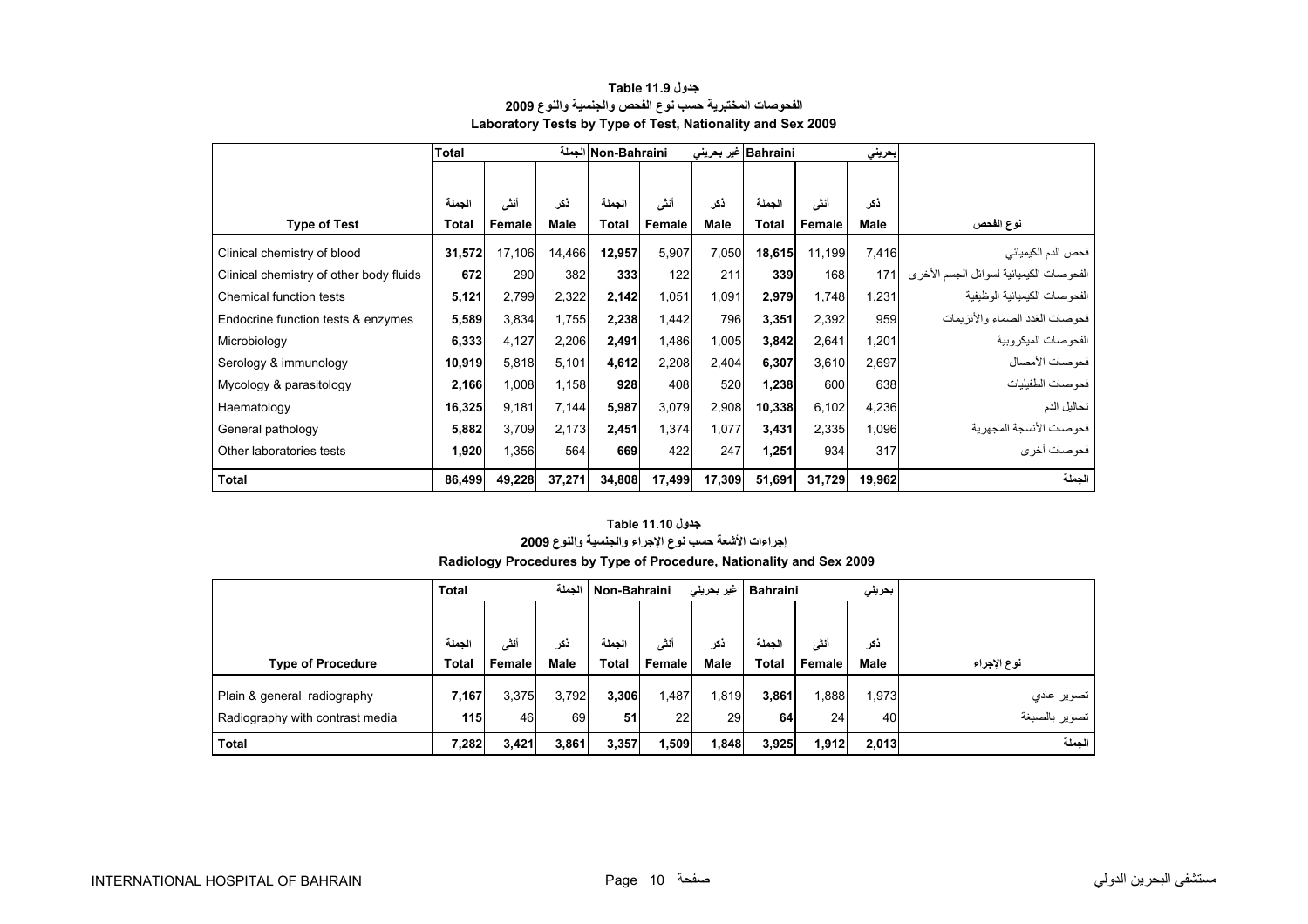<span id="page-9-0"></span>

| <b>Type of Test</b>                     | 2009   | 2008    | 2007   | 2006   | 2005   | نوع الفحص                               |
|-----------------------------------------|--------|---------|--------|--------|--------|-----------------------------------------|
| Clinical chemistry of blood             | 31,572 | 39,829  | 24,549 | 30,934 | 21,452 | فحص الدم الكيميائي                      |
| Clinical chemistry of other body fluids | 672    | 32      | 5,197  | 4,960  | 2,773  | الفحوصات الكيميائية لسوائل الجسم الأخرى |
| Chemical function tests                 | 5,121  |         | 4,553  | 1,961  | 1,786  | الفحو صبات الكيميائية الو ظيفية         |
| Endocrine function tests & enzymes      | 5,589  | 9,345   | 10,999 | 2,029  | 2,368  | فحو صات الغدد الصماء و الأنز بمات       |
| Microbiology                            | 6,333  | 7,999   | 7,470  | 8,105  | 929    | الفحو صبات الميكر وبية                  |
| Serology & immunology                   | 10,919 | 10,142  | 8,515  | 8,724  | 13,187 | فحو صبات الأمصيال                       |
| Mycology & parasitology                 | 2,166  | 2,687   | 2,646  | 3,043  | 7,117  | فحو صات الطفيليات                       |
| Haematology                             | 16,325 | 20,888  | 19,199 | 21,849 | 14,841 | تحاليل الدم                             |
| General pathology                       | 5,882  | 1,645   | 1,651  | 1,386  | 929    | فحو صبات الأنسجة المجهر ية              |
| Other laboratories tests                | 1,920  | 9,581   | 4,643  | 4,540  | 7,273  | فحوصات أخزى                             |
| <b>Total</b>                            | 86,499 | 102,148 | 89,422 | 87,531 | 72,655 | الجملة                                  |

#### **جدول 11.11 Table الفحوصات المختبرية حسب نوع الفحص 2005 - 2009 Laboratory Tests by Type of Test 2005 - 2009**

# **إجراءات الأشعة حسب نوع الإجراء 2005 - 2009 Radiology Procedures by Type of Procedure 2005 - 2009 جدول 11.12 Table**

| <b>Type of Procedure</b>        | 2009  | 2008  | 2007  | 2006  | 2005   | نوع الإجراء                 |
|---------------------------------|-------|-------|-------|-------|--------|-----------------------------|
| Plain & general radiography     | 7,167 | 9,711 | 8,002 | 8,809 | 11,041 | تصوير عادي<br>نصوير بالصبغة |
| Radiography with contrast media | 115   | 121   | 118   | 148   | 3,658  |                             |
| <b>Total</b>                    | 7,282 | 9,832 | 8,120 | 8,957 |        | الجملة                      |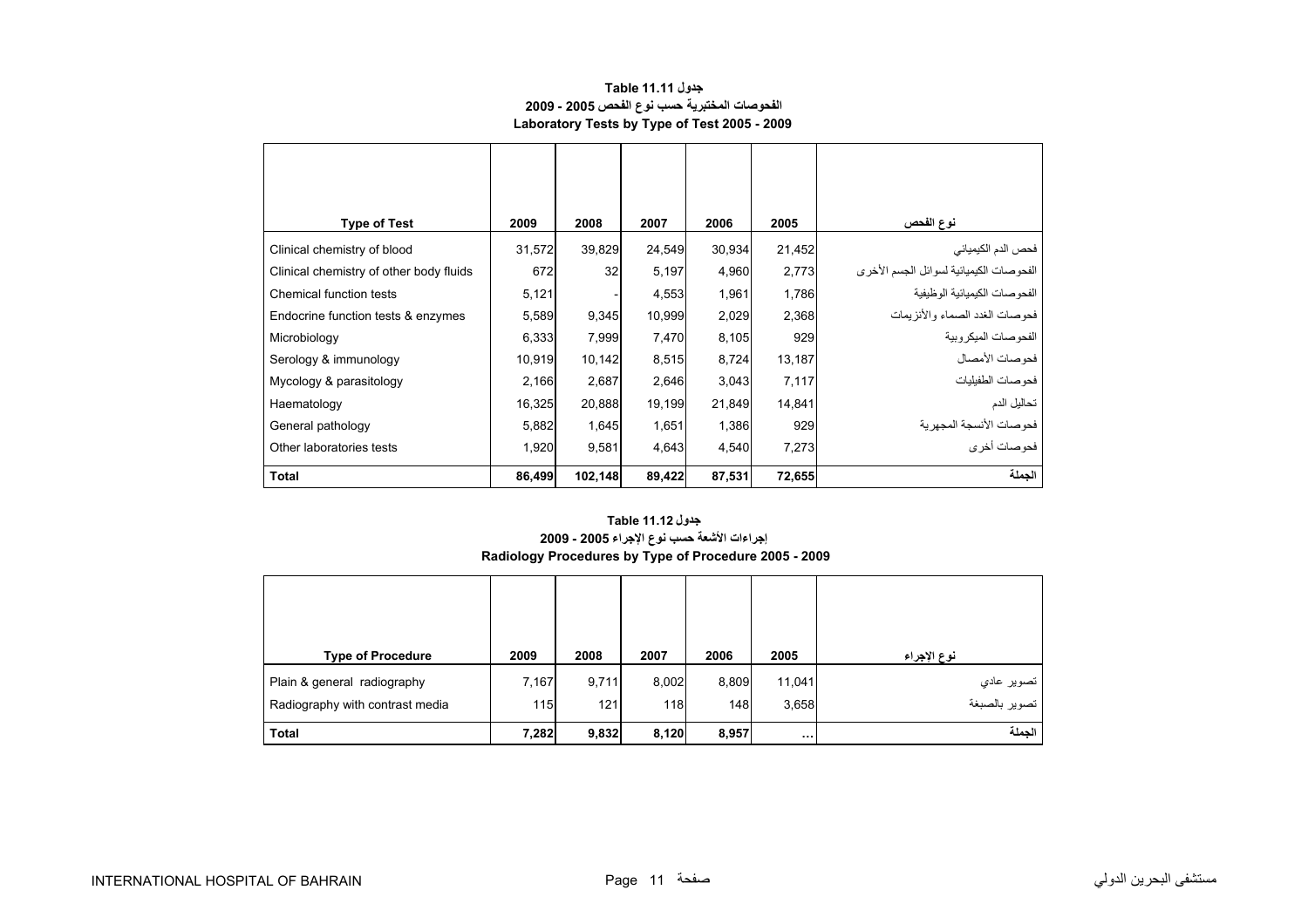| جدول Table 11.13                                                        |
|-------------------------------------------------------------------------|
| الوفيات حسب التشخيص الرئيسي للوفاة ومدة الإقامة والجنسية والنوع 2009    |
| Deaths by Principal Diagnosis, Length of Stay, Nationality and Sex 2009 |

<span id="page-10-0"></span>

| الجملة<br><b>Total</b> |            | 48 ساعة فأكثر<br>48 hrs & over |              |            | أقل من 48 ساعة<br>Less than 48 hrs |              |            |            |                     |              | رمز                                                |               |
|------------------------|------------|--------------------------------|--------------|------------|------------------------------------|--------------|------------|------------|---------------------|--------------|----------------------------------------------------|---------------|
|                        |            |                                |              |            |                                    |              |            |            |                     |              |                                                    | التصنيف       |
| الجملة                 | غير بحريني | بحريني                         | الجملة       | غير بحريني | بحريني                             | الجملة       | غير بحريني | بحريني     | النوع               |              | التشخيص الرئيسى للوفاة                             | <b>ICD-10</b> |
| <b>Total</b>           | Non-Bah    | <b>Bah</b>                     | <b>Total</b> | Non-Bah    | <b>Bah</b>                         | <b>Total</b> | Non-Bah    | <b>Bah</b> | <b>Sex</b>          |              | <b>Principal Diagnosis of Death</b>                | Code          |
| $\mathbf{2}$           |            |                                | 2            |            |                                    |              |            |            | - Male              | ذكر          | الأورام                                            | C00-D48       |
|                        |            |                                |              |            |                                    |              |            |            | - Female            | أنثى         | Neoplasms                                          |               |
| 3                      |            |                                | 3            |            | 2                                  |              |            |            | - Total             | اجملة        |                                                    |               |
|                        |            |                                |              |            |                                    |              |            |            | - Male              | ذكر          | أمراض الغدد الصماء والتغدية والتمثيل الغذائي       | E00-E90       |
|                        |            |                                |              |            |                                    |              |            |            | - Female            | أنثى         | Endocrine, Nutritional & Metabolic Diseases        |               |
|                        |            |                                |              |            |                                    |              |            |            | - Total             | جملة         |                                                    |               |
|                        |            |                                |              |            |                                    |              |            |            | - Male              | ذكر          | أمراض الجهاز الدوري الدموي                         | 100-199       |
|                        |            |                                |              |            |                                    |              |            |            | - Female            | أنثى         | Diseases of the circulatory system                 |               |
|                        |            |                                |              |            |                                    |              |            |            | -Total              | جملة         |                                                    |               |
|                        |            |                                |              |            |                                    |              |            |            | - Male              | ذكر          | أمراض الجهاز التنفسي                               | J00-P96       |
|                        |            |                                |              |            |                                    |              |            |            | - Female            | أنثى         | Diseases of the respiratory system                 |               |
|                        |            |                                |              |            |                                    |              |            |            | - Total             | جملة         |                                                    |               |
|                        |            |                                |              |            |                                    |              |            |            | 1 Male              | نكر          | حالات معينة تتشأ في الفترة حوالي الولادة           | P00-P96       |
|                        |            |                                |              |            |                                    |              |            |            | -Female             | أنثى         | Certain conditions originating in perinatal period |               |
| 1                      |            |                                |              |            |                                    |              |            |            | 1 Total             | جملة         |                                                    |               |
|                        |            |                                |              |            |                                    |              |            |            |                     |              |                                                    |               |
| 3                      |            | $\mathbf{2}$                   | 2            |            | 1                                  |              |            |            | 1 Male              | نكر          | الجملة                                             |               |
|                        |            | 3<br>5                         | 6            |            | 3<br>4                             |              |            |            | - Female<br>1 Total | أنثى<br>جملة | Total                                              |               |
|                        |            |                                |              |            |                                    |              |            |            |                     |              |                                                    |               |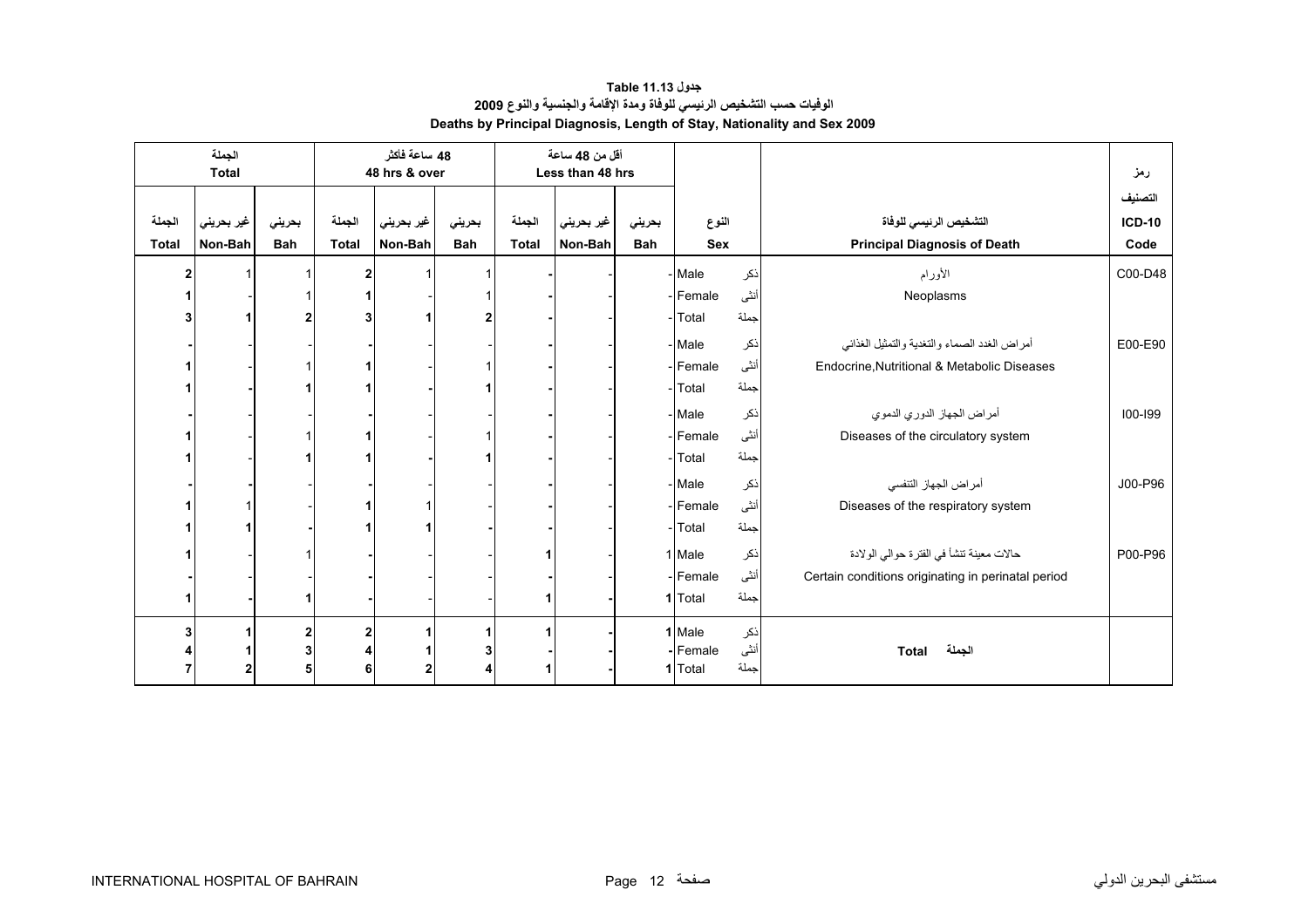# **جدول 11.14 Table الخروج (أحياء وأموات) حسب التشخيص الرئيسي والجنسية والنوع <sup>2009</sup> Discharges (Alive and Dead) by Principal Diagnosis, Nationality and Sex 2009**

<span id="page-11-0"></span>

| الأجمالي     | <b>Total</b> |       |          |       | Non-Bahraini الجملة |       |            | Bahraini غیر بحرینی |            |       |          | حريني |                                                                                                                                                                  | رمز      |
|--------------|--------------|-------|----------|-------|---------------------|-------|------------|---------------------|------------|-------|----------|-------|------------------------------------------------------------------------------------------------------------------------------------------------------------------|----------|
| العام        | Female       |       | Male أنش |       | Female دکر          |       | ً Male أنش |                     | Female دکر |       | Male أنش | :کر   |                                                                                                                                                                  | التصنيف  |
| Grand        | میت          | حى    | میت      | حى    | ميت                 | حى    | میت        | حى                  | میت        | حى    | میت      | حي    | التشخيص الرئيسي                                                                                                                                                  | $ICD-10$ |
| <b>Total</b> | Dead         | Alive | Dead     | Alive | Dead                | Alive | Dead       | Alive               | Dead       | Alive | Dead     | Alive | <b>Principal Diagnosis</b>                                                                                                                                       | Code     |
| 297          |              | 137   |          | 160   |                     | 37    |            | 41                  |            | 100   |          | 119   | الأمراض المعدية والطفيلية<br>Infectious & parasitic diseases                                                                                                     | A00-B99  |
| 56           |              | 31    |          | 22    |                     |       |            | ี                   |            | 24    |          | 16    | الأورام<br>Neoplasms                                                                                                                                             | C00-D48  |
| 69           |              | 41    |          | 28    |                     |       |            |                     |            | 36    |          | 26    | أمراض الدم وأعضاء تكوين الدم<br>واضطر ابات معبنة تكتنف أجهز ة المناعة<br>Diseases of the blood & blood-forming organs<br>and disorder involving immune mechanism | D50-D89  |
| 119          |              | 76    |          | 42    |                     | 13    |            | g                   |            | 63    |          | 33    | أمراض الغدد الصماء والتغذية والتمثيل الغذائبي<br>Endocrine, Nutritional & Metabolic Diseases                                                                     | E00-E90  |
| 106          |              | 68    |          | 38    |                     | 25    |            | 10                  |            | 43    |          | 28    | الاضطر ابات العقلبة والسلوكبة<br>Mental & behavioural disorder                                                                                                   | F00-F99  |
| 31           |              | 17    |          | 14    |                     | 8     |            | 5                   |            | q     |          | q     | أمراض الجهاز العصبي<br>Diseases of the nervous system                                                                                                            | G00-G99  |
| 108          |              | 55    |          | 53    |                     | 19    |            | 21                  |            | 36    |          | 32    | أمراض العين وملحقاتها<br>Diseases of the Eye and Adnexa                                                                                                          | H00-H59  |
| 46           |              | 19    |          | 27    |                     | 10    |            |                     |            | g     |          | 20    | الاضطرابات بالإذن والنتوء الحلمي<br>Diseases of the Ear and Mustoid process                                                                                      | H60-H95  |
| 103          |              | 37    |          | 65    |                     | 11    |            | 30                  |            | 26    |          | 35    | أمراض الجهاز الدوري<br>Diseases of the circulatory system                                                                                                        | 100-199  |
| 433          |              | 181   |          | 251   |                     | 51    |            | 63                  |            | 130   |          | 188   | أمراض الجهاز التنفسي<br>Diseases of the respiratory system                                                                                                       | J00-J99  |
| 345          |              | 164   |          | 181   |                     | 39    |            | 79                  |            | 125   |          | 102   | أمراض الجهاز الهضمى<br>Diseases of the digestive system                                                                                                          | K00-K93  |
| 119          |              | 41    |          | 78    |                     | 15    |            | 47                  |            | 26    |          | 31    | أمراض الجلد والنسيج الخلوي تحت الجلد<br>Diseases of the skin & subcutaneous tissue                                                                               | L00-L99  |